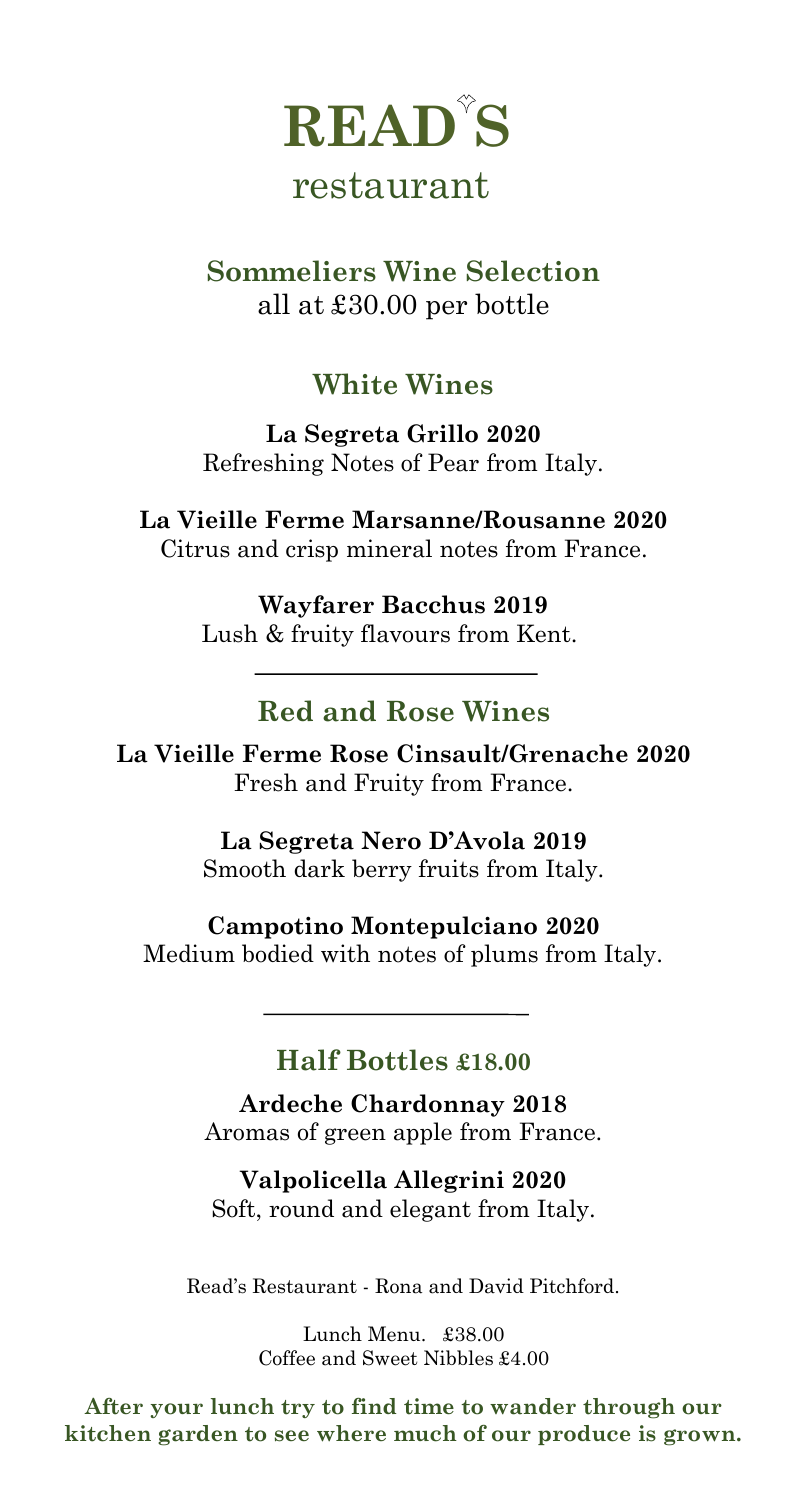## **First Course.**

**Celeriac Soup** Marinated Mushrooms, Caramelised Onion Brioche.

**Home Cured Loch Duart Salmon** Carrot Escabeche, Treacle Bread.

**Smoked Eel Salad** Avocado, Keta Caviar, Crème Fraiche, Shallot, Capers.

#### **Ham Hock Ravioli**

Buttered Kohlrabi, White Mustard Seed & Chive Sauce.

### **Crispy Rosewood Acre Farm Hen's Egg**

Warm Flatbread, Houmous, Parmesan, Hazelnut Pesto.

# **Main Course.**

#### **Roast Kentish Lamb**

Jerusalem Artichoke, Tomato Fondue, Lamb Faggot, Potato Galette, Lamb Sauce. (£4 Supplement)

**Hand Rolled Potato Gnocchi** Glazed Chestnuts, Lentil du Puy, Crispy Kale, Pickled Red Onions, Pumpkin Velouté.

#### **Stour Valley Chicken Breast**

Glazed Sweet Potato, Buttered Kale, Wild Mushroom Tempura, Chicken Veloute.

**Poached Chalk Stream Trout** New Potatoes, Courgettes, Brown Shrimp, Bouillabaisse Sauce.

#### **Fruit Fed English Pork Belly**

Barbecue Baby Gem, Olive Oil Mash, Chimichurri Sauce.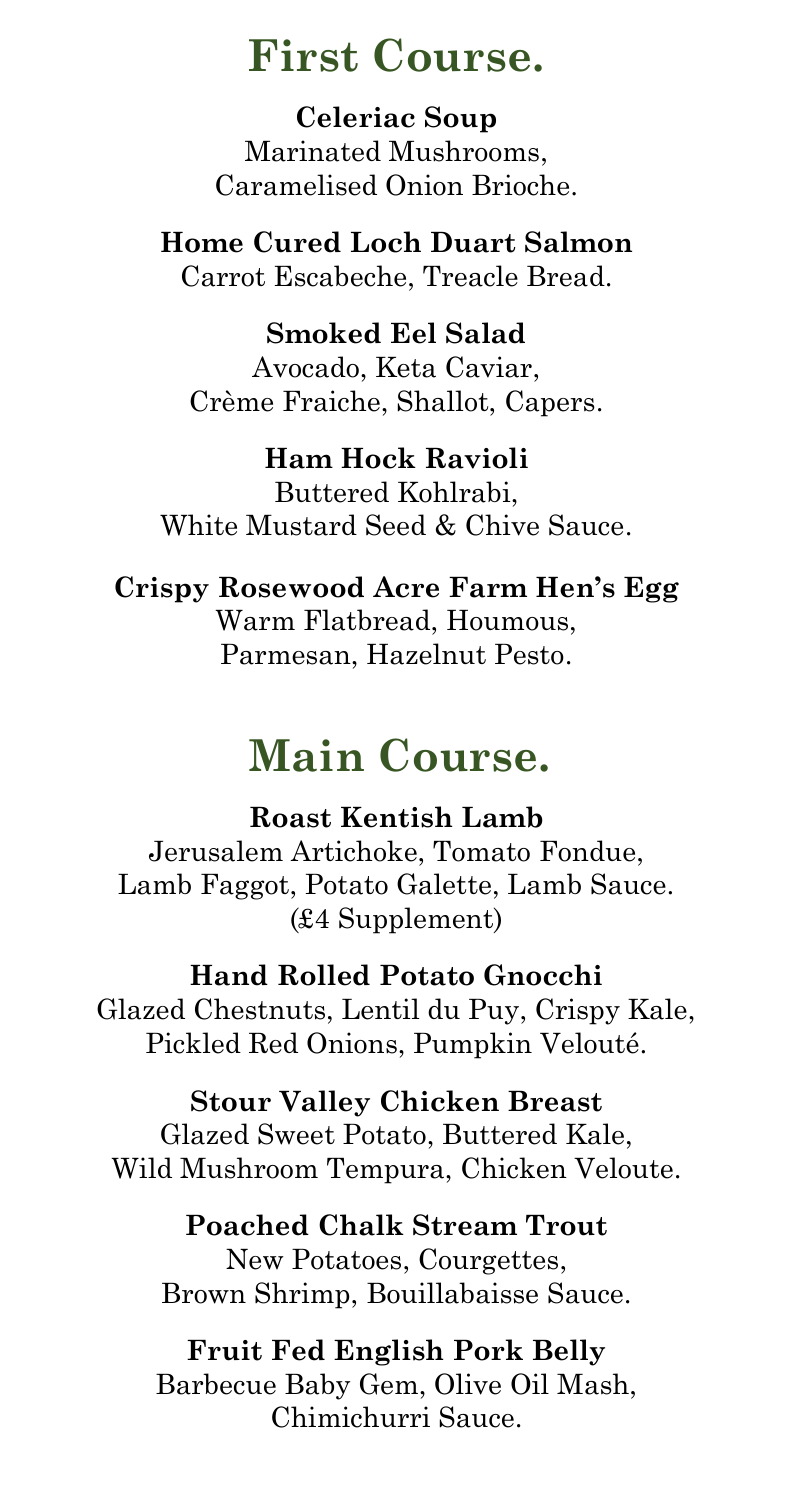## **Desserts & Cheese**

**Read's Deep Lemon Tart** Homemade Raspberry Sorbet.

**Blackcurrant Souffle** Vanilla Ice-Cream. (Please allow a little extra time).

**Kentish Apple & Frangipane Pithivier**  Crème Chantilly, Damson Sauce.

**Sticky Toffee Cake** Almond Cream, Brown Sugar Sauce, Banana & Passion Fruit Sorbet.

**A Selection of British Cheeses** Home-made Eccles Cakes.

**Read's restaurant - Rona and David Pitchford.**

**Our restaurant is an approved premise for civil marriages.**

**Our private dining room is a perfect venue for small receptions and conferences.**

**Please ask for details or reservations.**